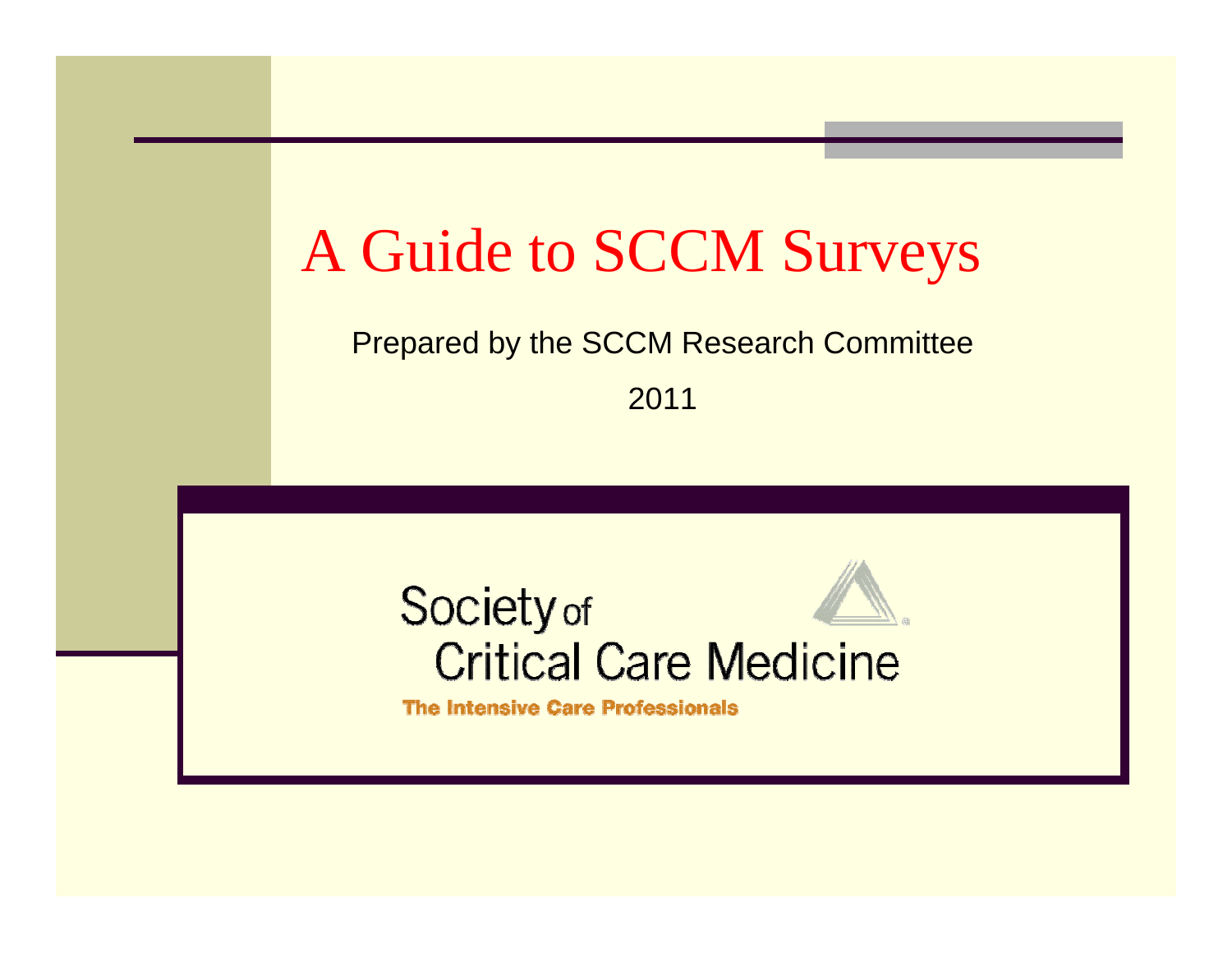### **Determine Your SCCM Survey Project Objective**

- A SCCM survey is a "research project"
- Develop a clear overarching purpose for the survey -Be as specific as possible
- **Develop clear objectives for conducting the survey, in** the form of Research Questions or Specific Aims
- Hypotheses and outcomes should be directly related to your research questions

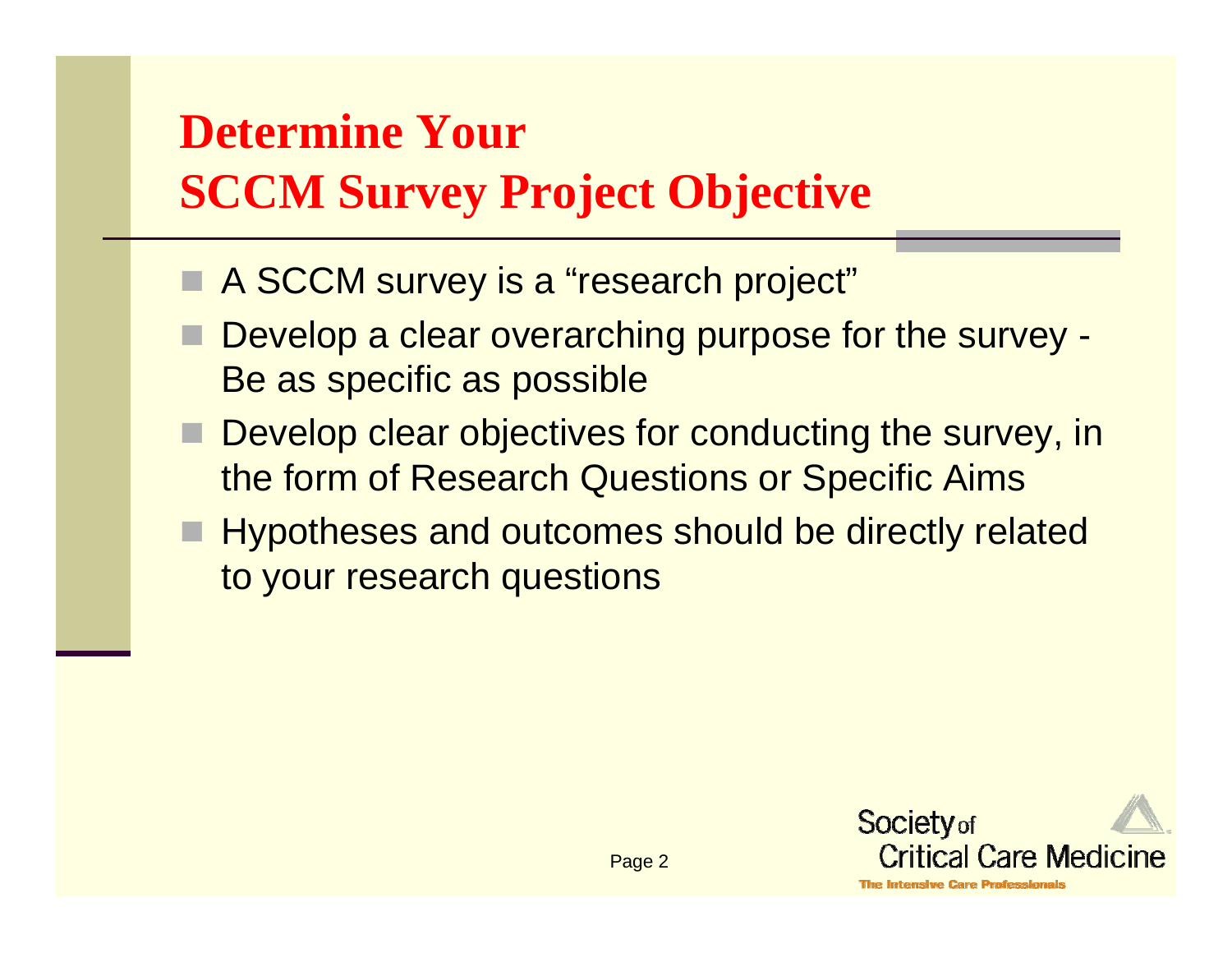#### **Determine your SCCM Survey Sample Size**

- **Provide an ideal sample size** 
	- How was the ideal sample size determined?
	- Was a Power Analysis program used to determine sample size?
		- Provide details (beta, alpha, effect size)

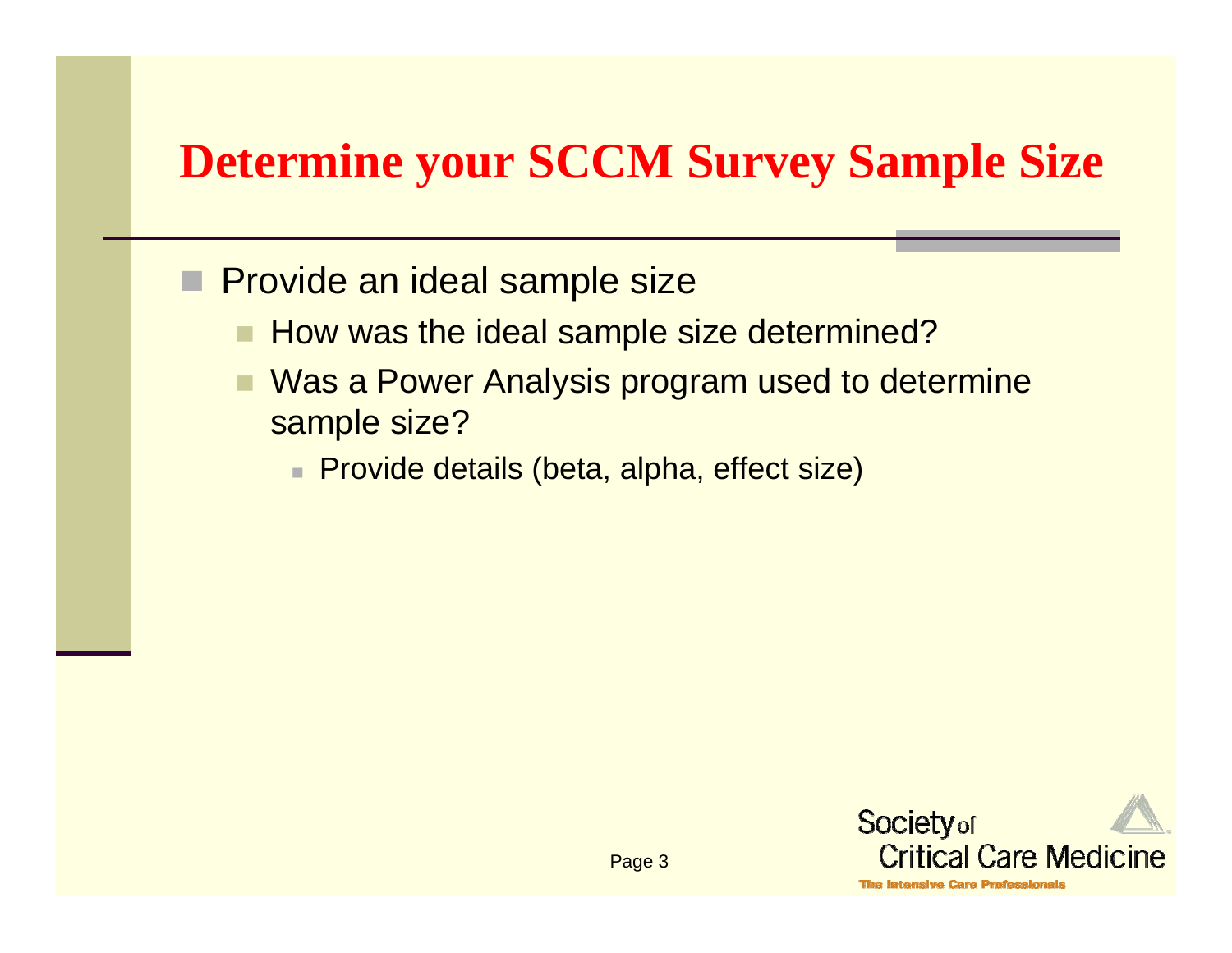#### **Determine Your SCCM Survey Sampling Frame (Targeting Your Population)**

- Identify the target population
	- **All SCCM members?**
	- Subgroups (Nurses, pharmacists, specific physician groups, respiratory therapists)
- Can the results be generalized?
	- Will your sample be large/diverse enough to determine implications from results?
- Maximizing the response rate
	- What response rate is needed to be successful?
		- $\blacksquare$  If your response rate is smaller than expected, can you use data received to draw conclusions?

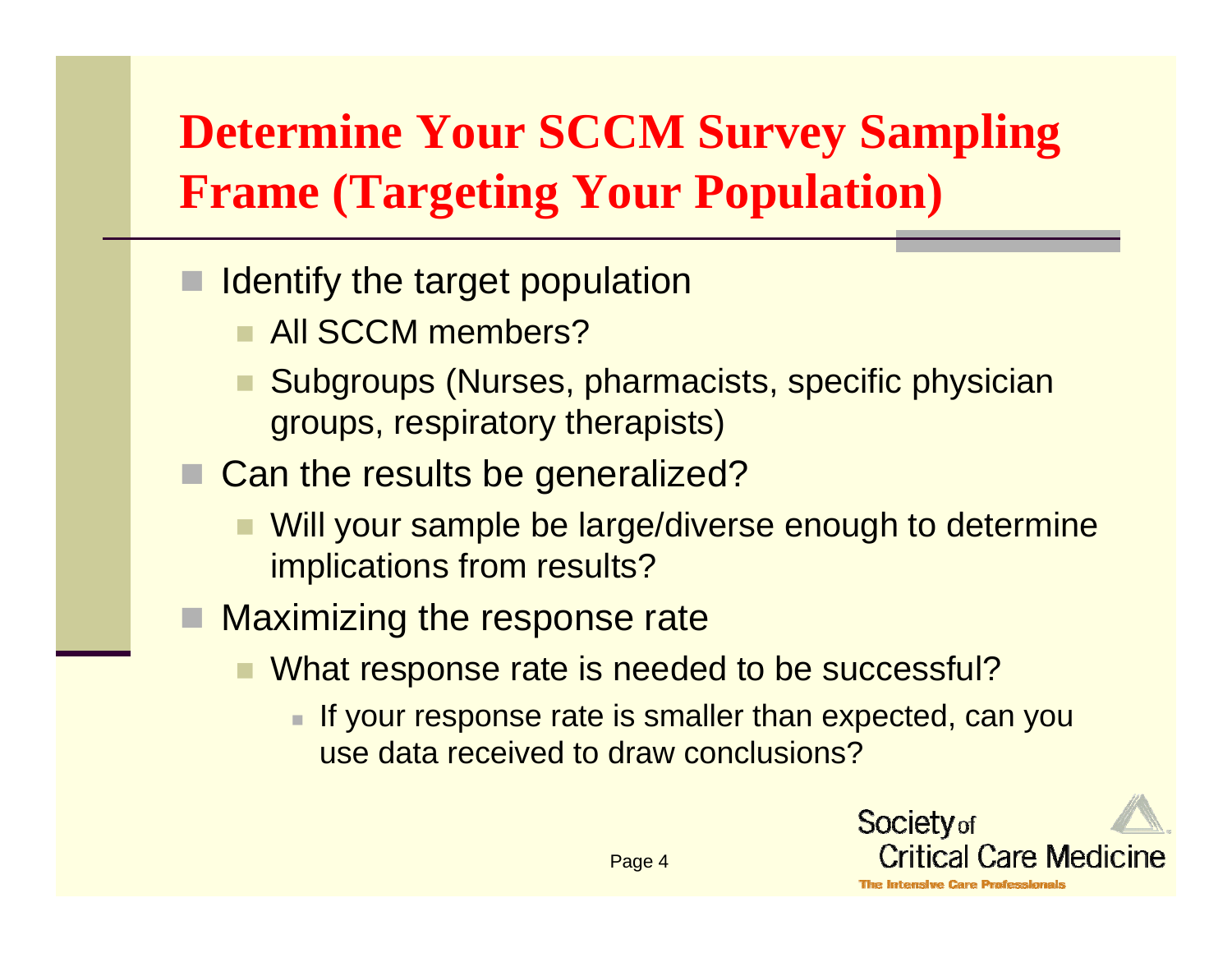### **SCCM Surveys Require Institutional Review Board (IRB) Oversight**

- Surveys require IRB oversight
	- **The Your IRB may choose to do one of the following:** 
		- "Approve" the study
		- Give the study "exempt" status; however, if you make protocol changes, you must send the amendment to your IRB for review
		- Give the study "closed" status; no further IRB review is necessary
- Surveys submitted to SCCM must be accompanied by an IRB letter indicating the status of the IRB review

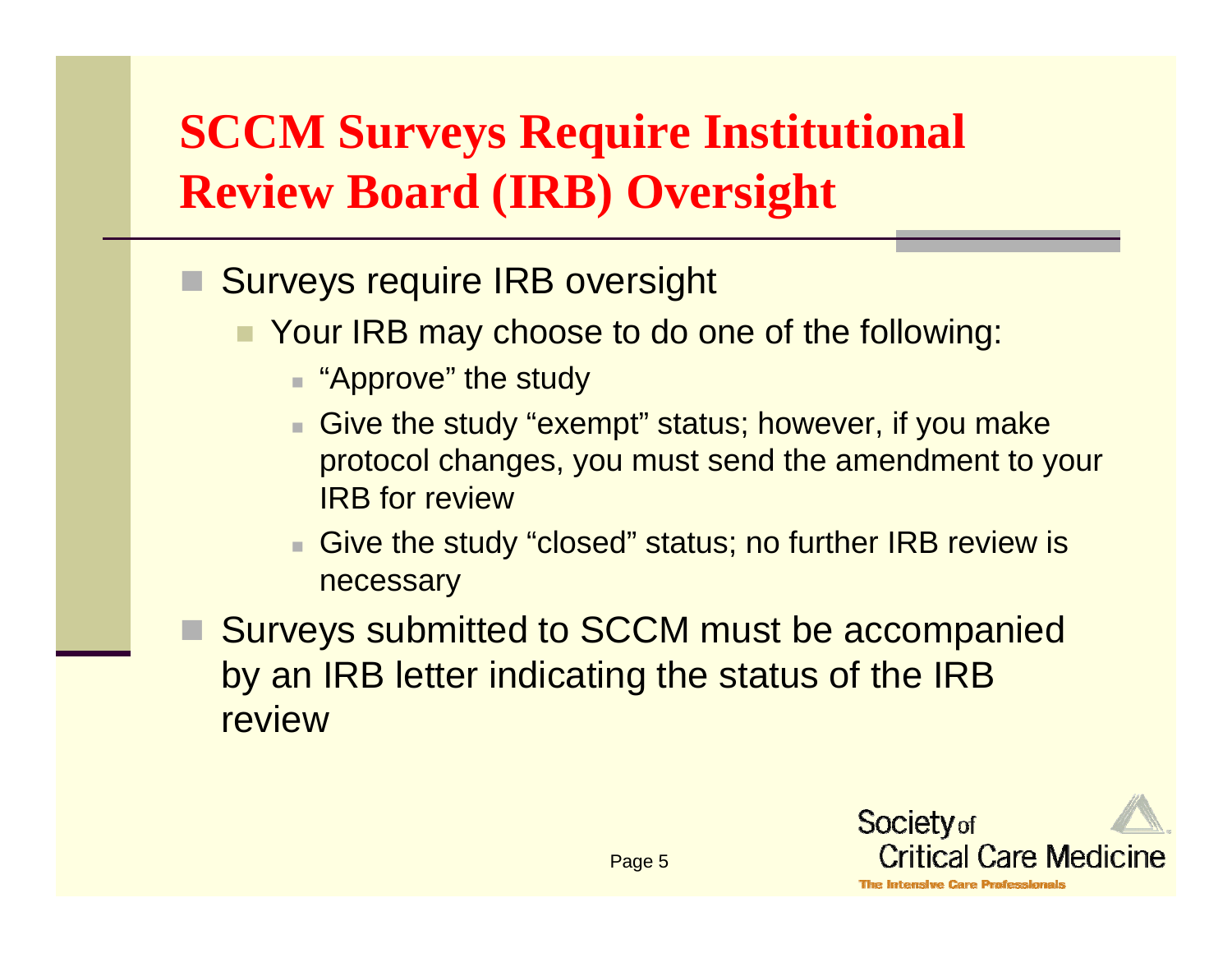#### **Pre-Survey Preparation**

**- Background for Survey Items**

- **Pre-survey preparation** 
	- Literature review
		- What is known about your topic /sample?
		- Is a survey using SCCM member responses the best method to answer research questions?
		- Are published results from the literature relevant/ useful in creating survey questions?
	- Interview/focus group responses as prep for survey question/response set development
		- **Grouping of questions into domains**

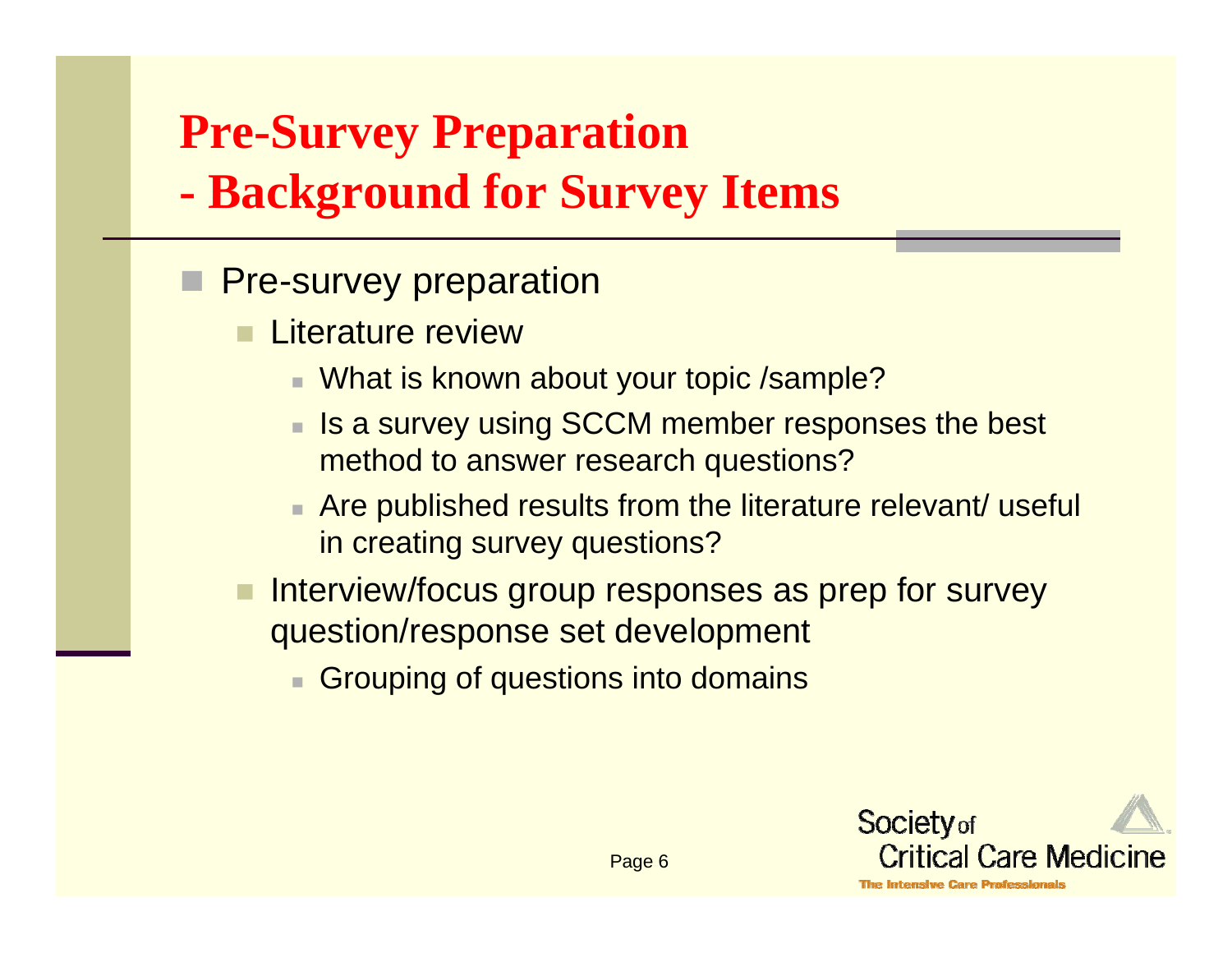# **Pre-Survey Preparation**

- **- Survey Item Generation**
- Develop domains/factors (as needed)
	- Determine response format for each question
		- Minimize fill-in-the-blank when possible
		- Ensure response set options:
			- **Are unique and do not overlap others**
			- $\blacksquare$  Cover the full spectrum of options – exhaust all answer options to minimize blanks (missing data) by participants
- A minimum of 1 item per hypothesis variable
- 3 items per variable are recommended

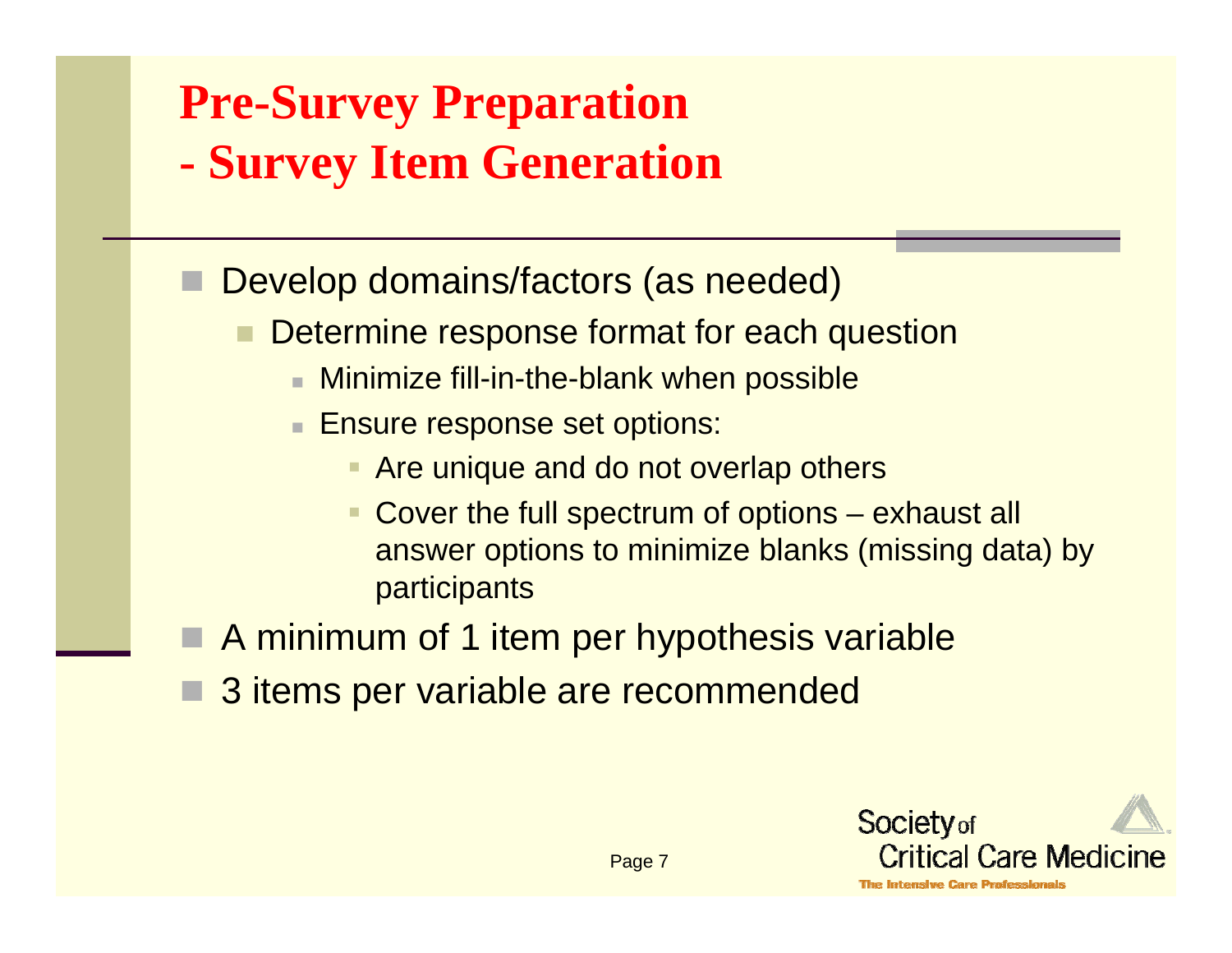**Pre-Survey Preparation -Survey Item Generation -Preparing Item Stems**

- Be specific, brief
	- **Avoid complex, biased or long words**
- Use simple language and bullets
- Avoid abbreviations (have different meanings to different people!!)
- May need more than 1 instruction area if your survey format changes
- Underline or italicize words that are key to understanding instructions

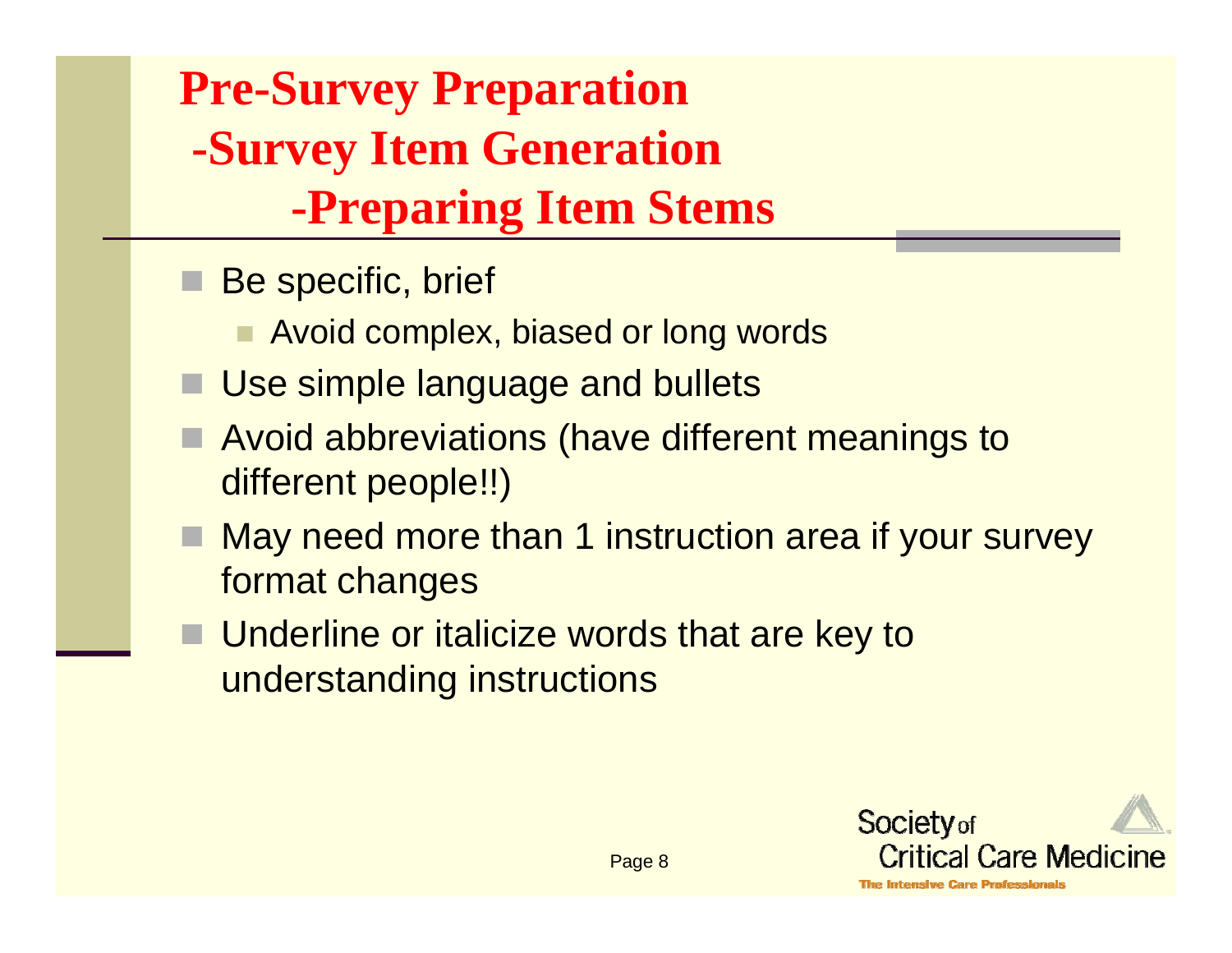**Pre-Survey Preparation -Survey Item Generation -Preparing Item Stems**

- **E** Avoid Biased Wording in the Stem
	- Biased: Do you agree with the statement of our beloved mentor and founder of our organization, Dr. XXX …

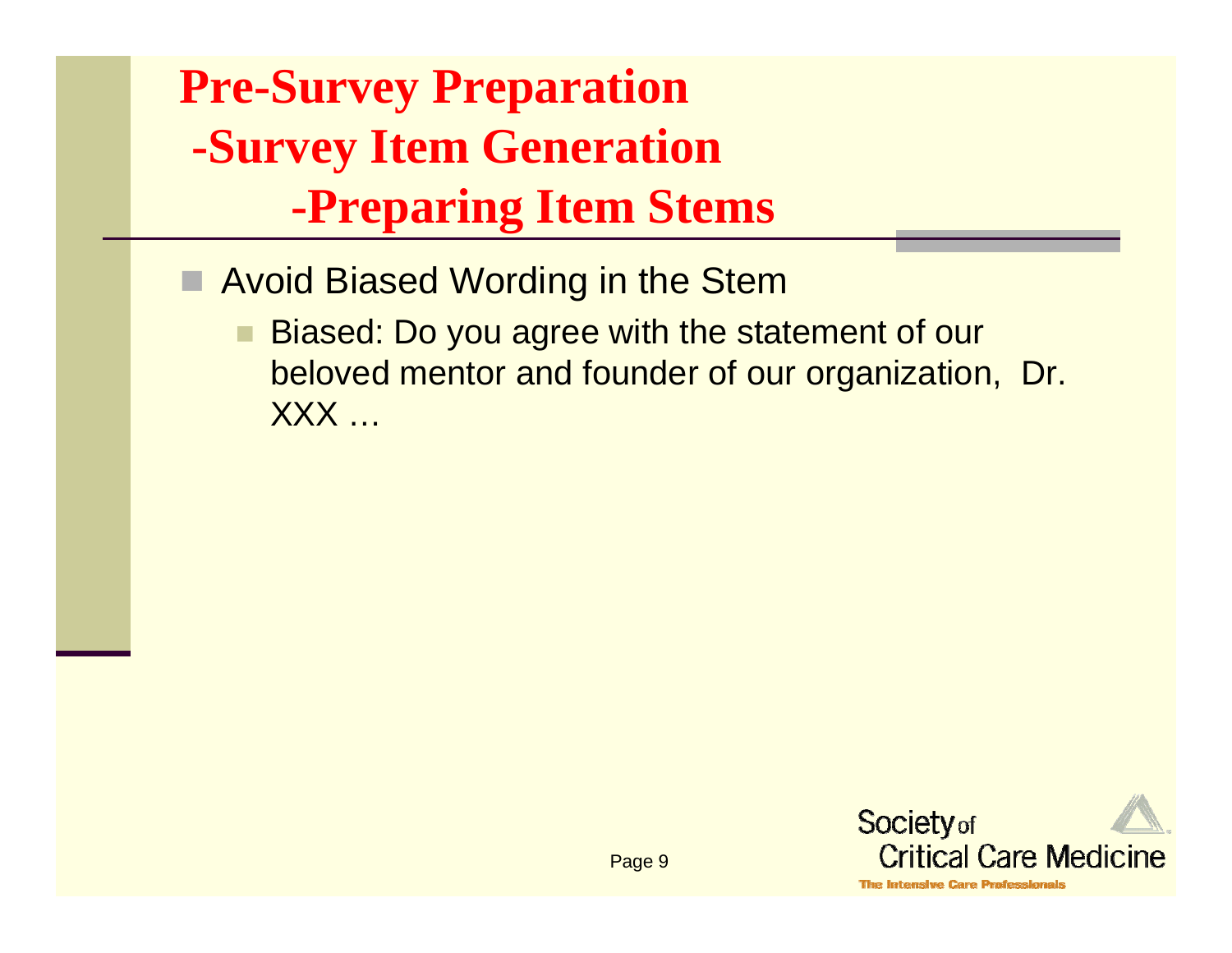### **Pre-Survey Preparation**

- **- Develop Response Set Format**
- Response formats
	- Nominal (list of exclusive answers)
	- Likert-type scale
		- **Continuous responses**
	- Analog scale, anchors must be opposites
	- Consider "I do not know" & "N/A" options
- More variability in response options is good

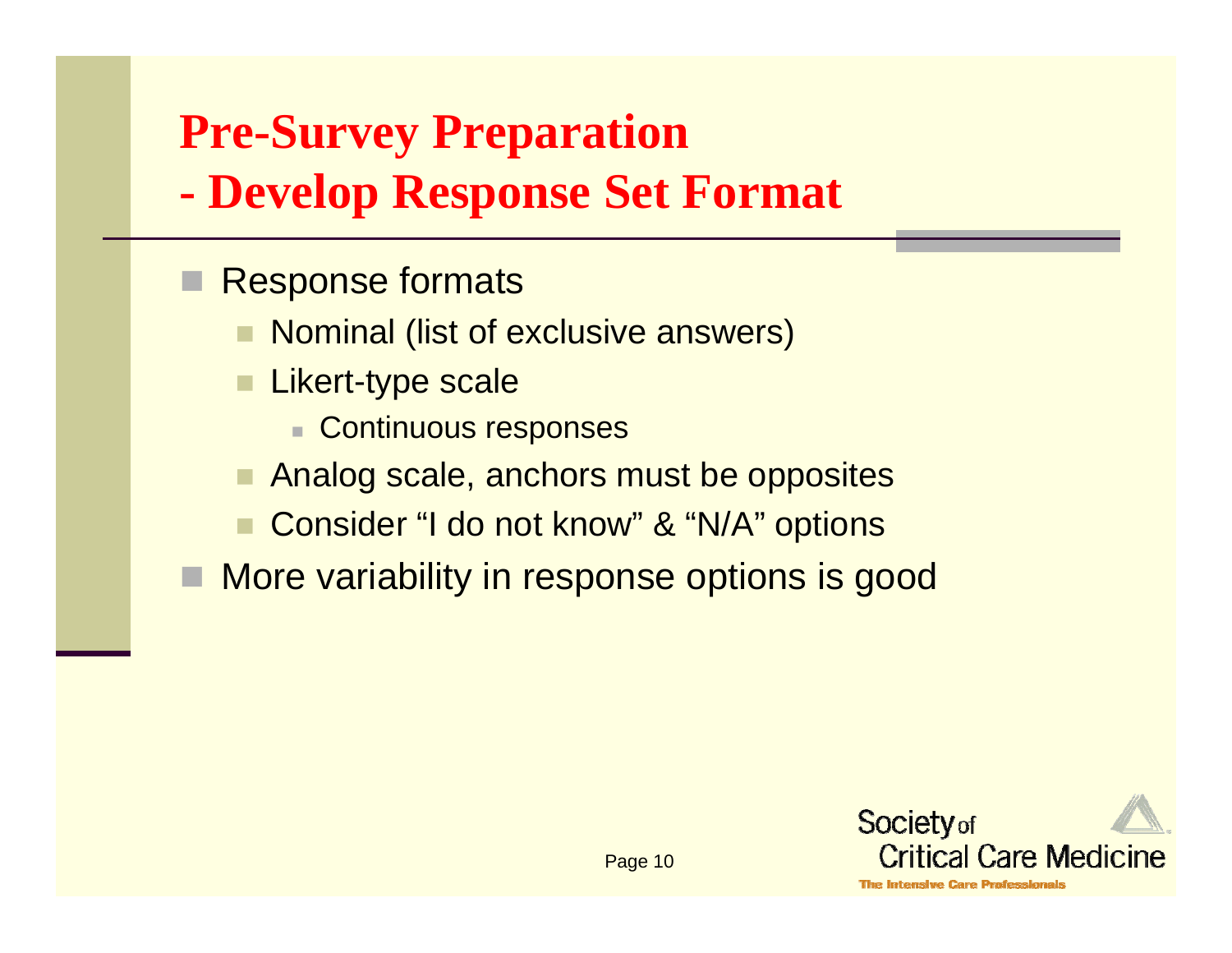#### **Pre-Survey Preparation -Reduce Items to Minimum Needed**

- $\blacksquare$  Eliminate redundant questions within domains
- Target less than 25 questions total for survey
- Avoid double-barreled/compound questions
- Test survey length in a pilot study
- Eliminate or revise non-relevant, relevant but nonimportant, or unclear survey items
	- Expert feedback
	- Interviews/focus groups

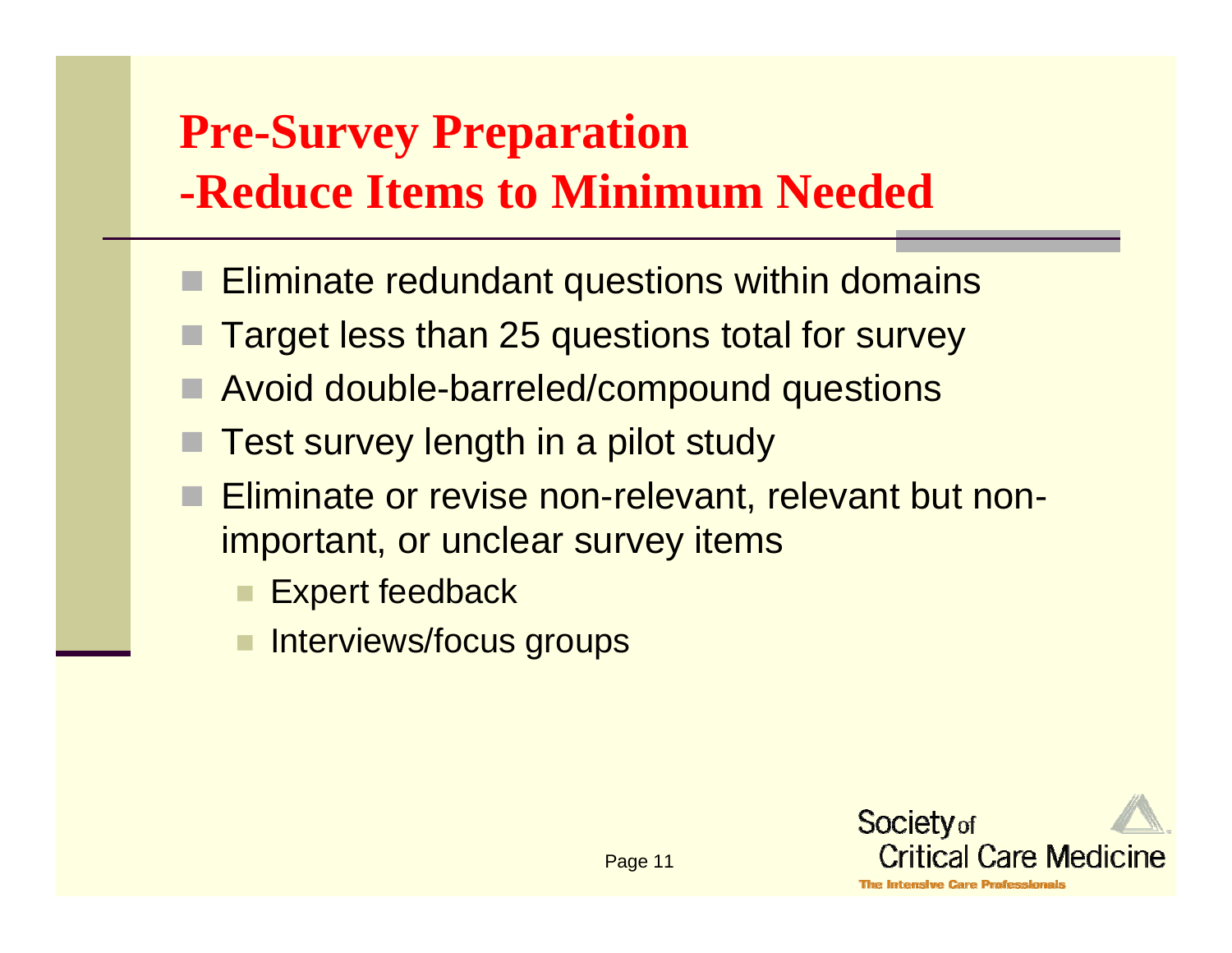#### **Pre-Survey Preparation -Avoid Item Pitfalls**

- Avoid jargon, abbreviations
	- Do you believe RTs, MDs or RNs should report PFTs in COPD?
- Avoid compound statements ("double barrel")
	- Does reading improve your understanding and increase your ability to perform intubations?
- Avoid loaded questions
	- Correct or not: Increasing staffing ratio will save thousands of lives lost through unnecessary drug errors?
- Avoid double negatives
	- Does not using a PA line lead to less infection?

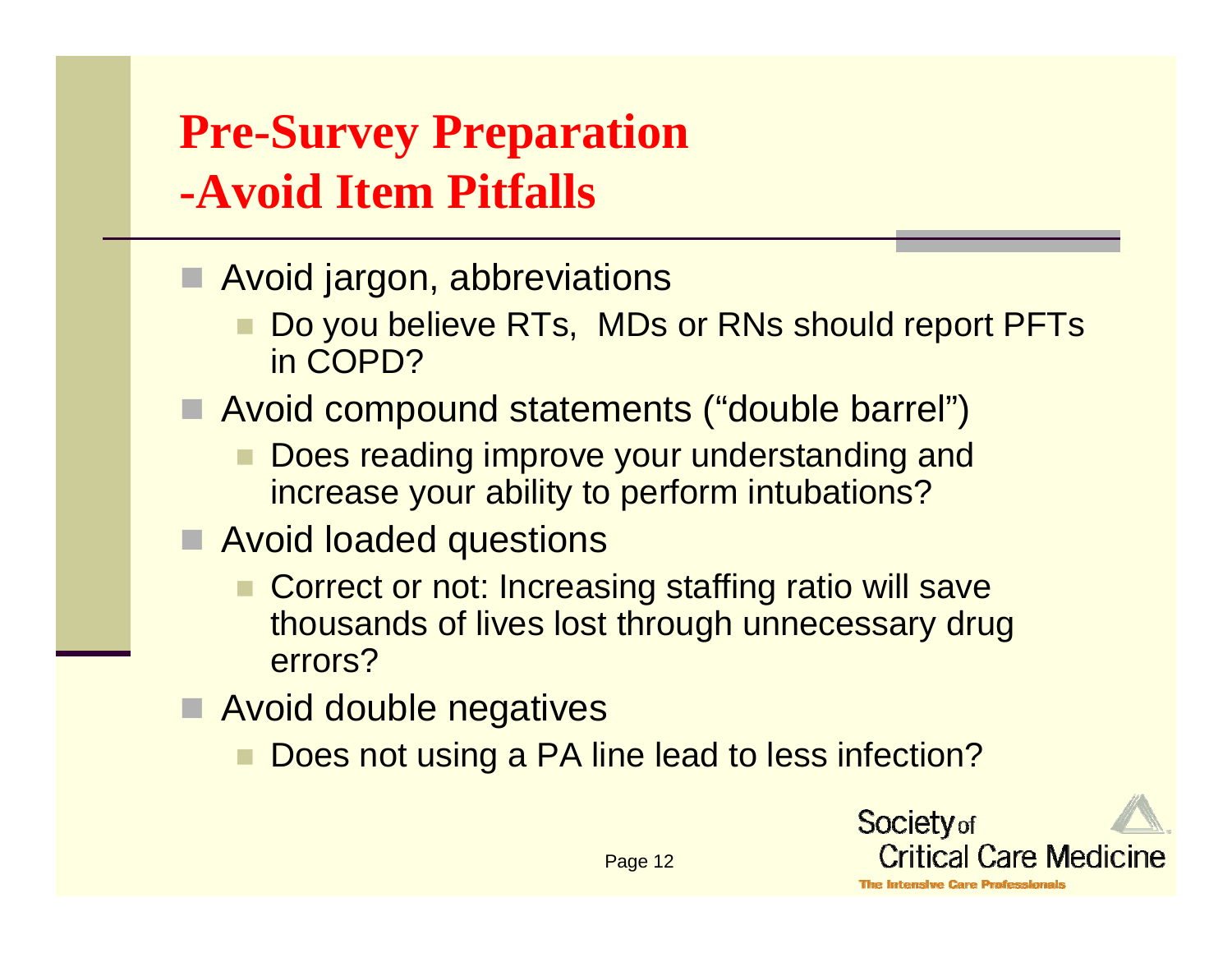#### **Build Your Survey**

- Develop an Electronic cover letter to Respondents
- Be sure it is Organized
- Ensure it is easy to access and move through
- $\mathbf{r}$ Use the minimum number of items to achieve your goals, and provide for validity and reliability
- Use of "click" buttons

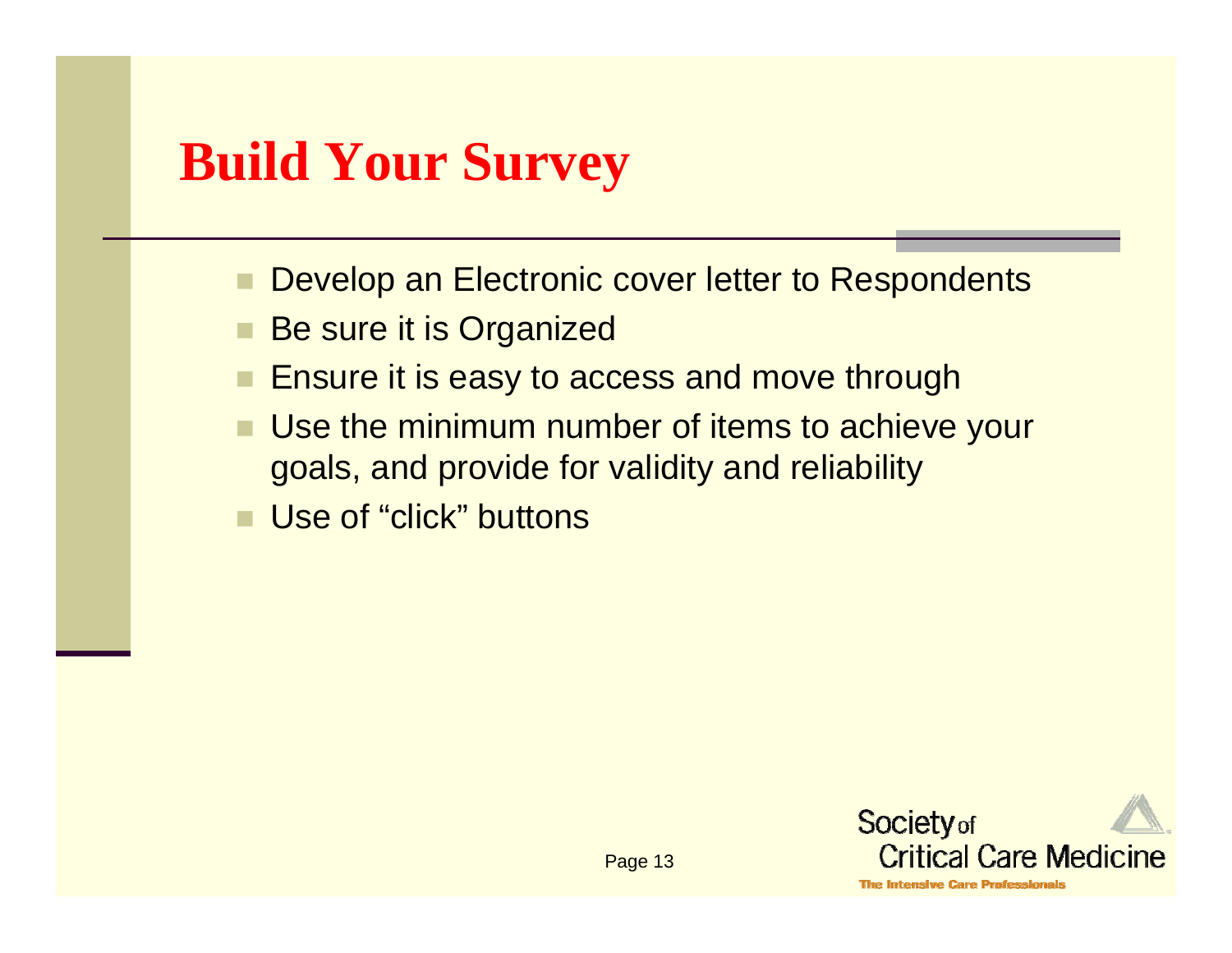#### **Build Your Survey --Cover letter**

- First impressions are important!
- When creating the cover letter consider including the following headers:
	- **Background**
	- Investigator contact information
		- $\blacksquare$  e-mail and phone number
	- **Procedures; include how long it will take to complete**
	- Risks (i.e., fatigue)
	- **Benefits**
	- **Confidentiality**
	- Voluntary nature

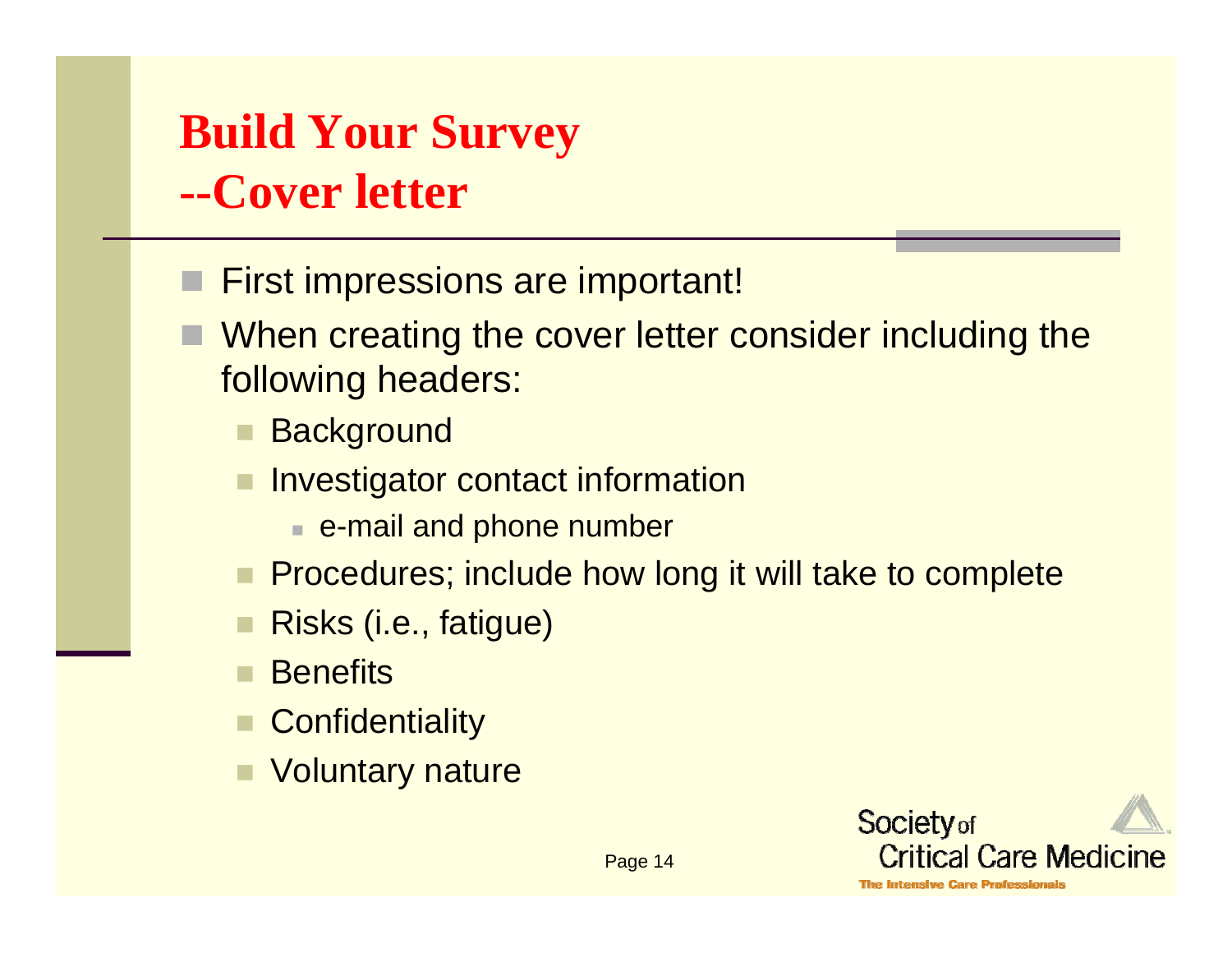#### **Evaluate Your Survey Before Administering**

- Does your instrument measure what you want it to measure?
- Does the instrument reflect your conceptual definition of the variable?
- $\blacksquare$  Is the readability level of the instrument appropriate for your population?
- What is the process for obtaining, administering, and scoring the instrument?
- What skills are required to administer the instrument?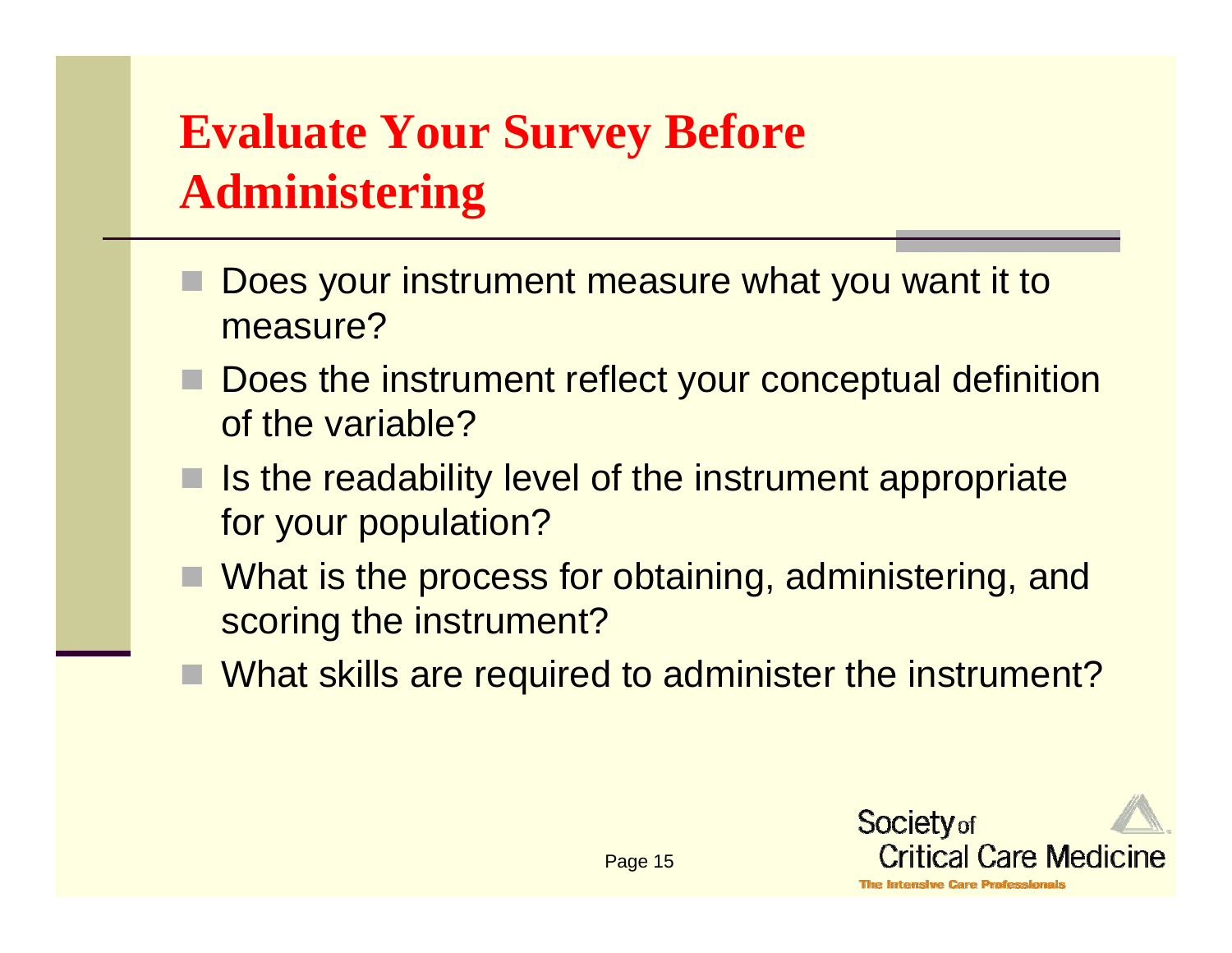#### **- Pre Test**

- **Pre-testing refers to an evaluation of individual** questions
- To evaluate the clarity and interpretation of individual questions
- $\blacksquare$  Each question should be discussed with either written/oral feedback or interviews with experts
- **Experts may propose alternatives**

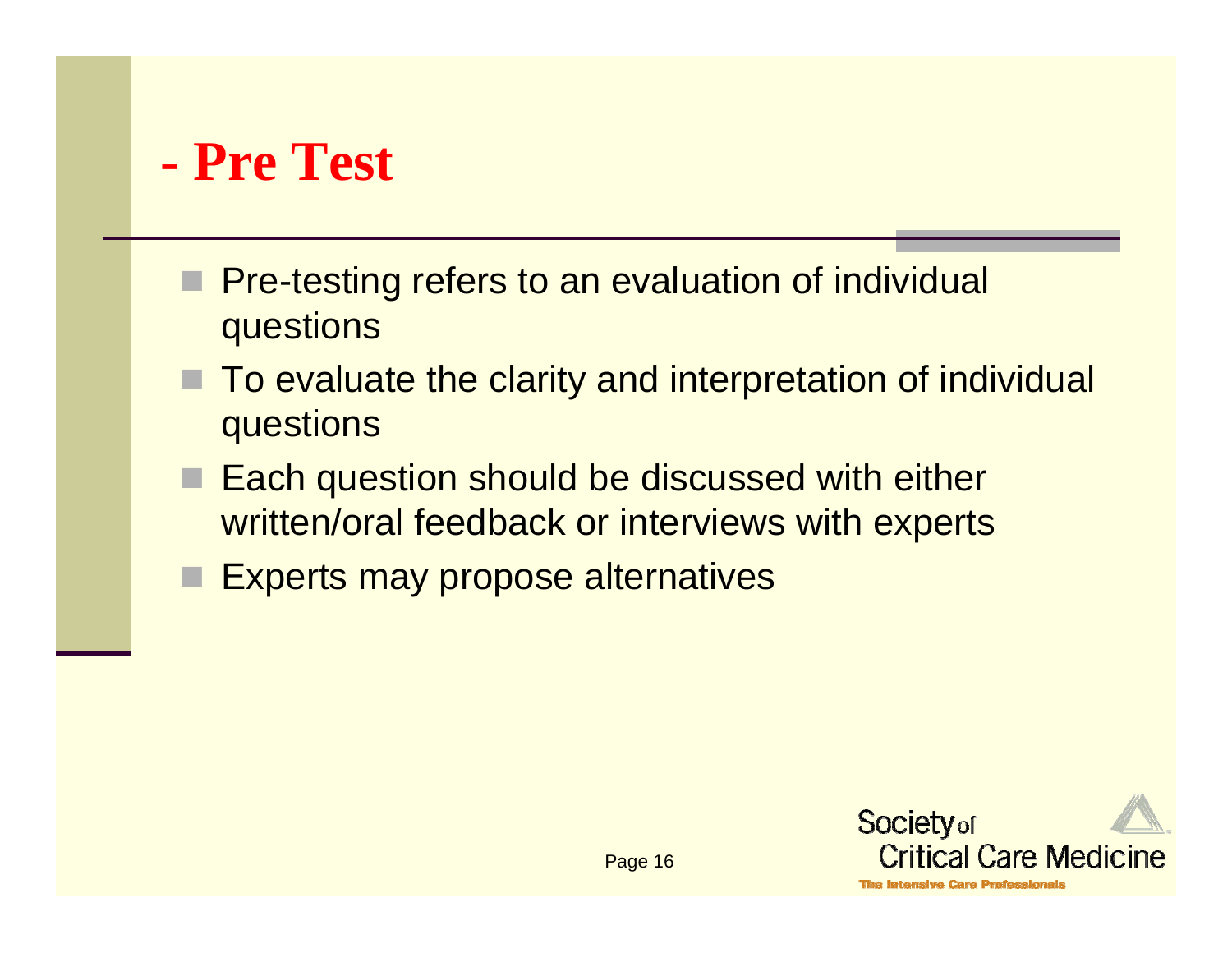#### **- Pilot Test**

- Pilot testing refers to performance of entire survey
- Evaluates relevance, flow and arrangement
- Important to test on respondents who are similar to the intended survey population
	- **Evaluate time required to complete the survey**
- Does the survey address study objectives?
	- Is the format simple and easy understood?
	- **Are items missing or redundant?**

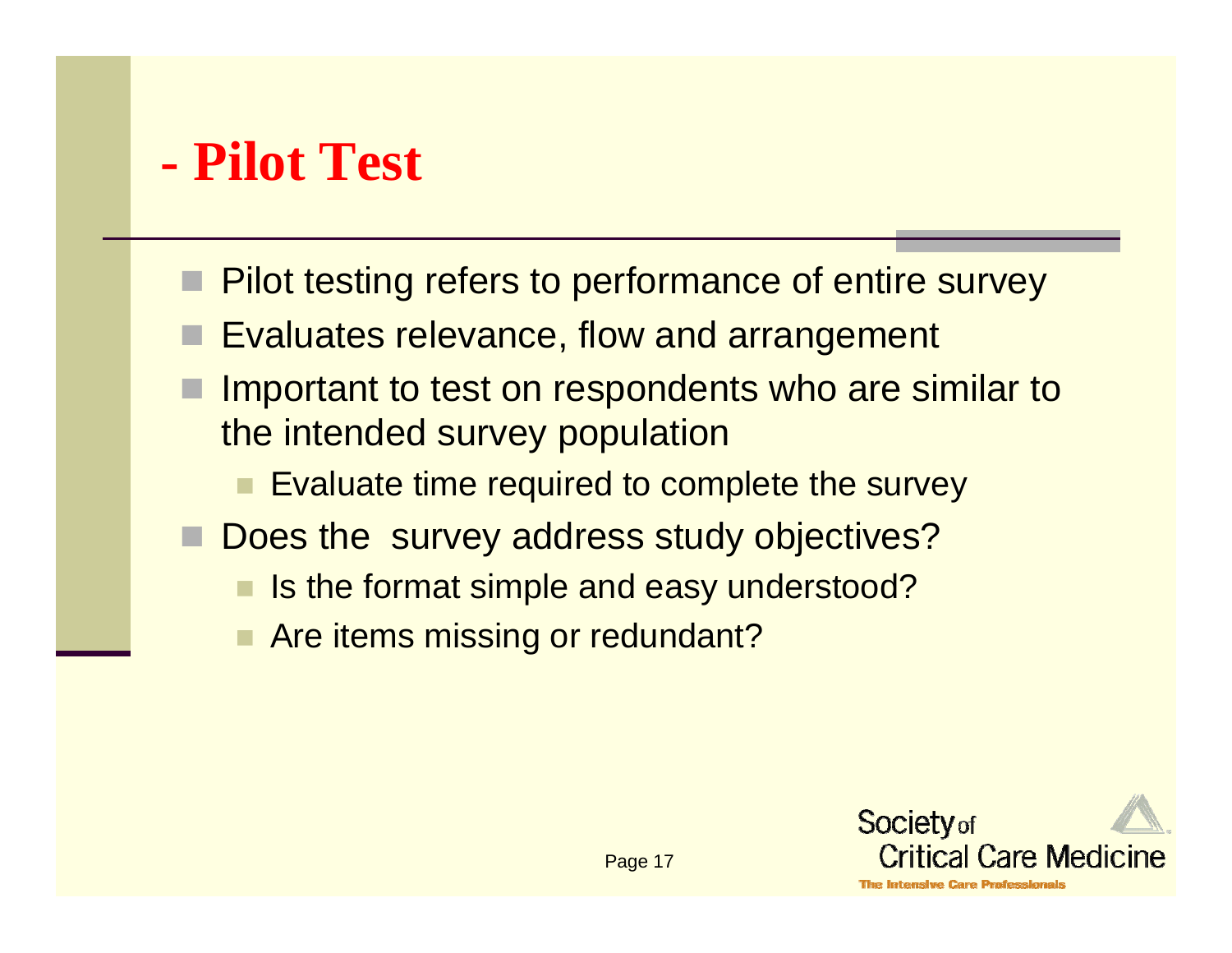### **Assess Survey Psychometrics (Validity and Reliability)**

- VALIDITY: Extent to which the instrument measures what it is designed to measure
	- Content validity; face validity
	- Construct validity; criterion validity
- **Exidence is obtained from three sources:** 
	- **Literature**
	- Representatives of the relevant population
	- Content experts
- Content validity assessment methodology



Page 18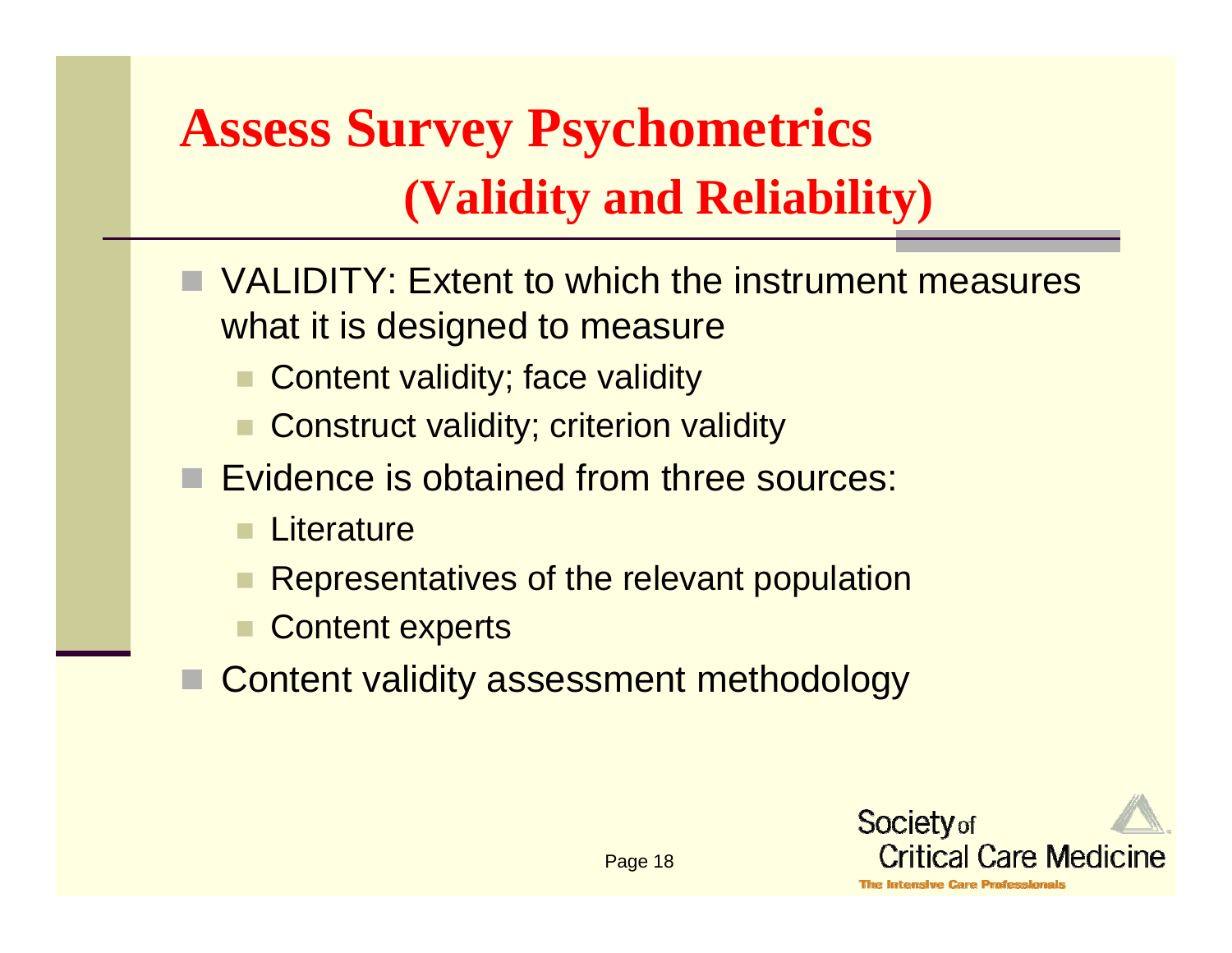#### **-Instrument Validity**

- $\blacksquare$  Face validity Does this survey represent the research variable/factor at face value?
	- Does the survey appear to be well balanced? a good survey?
- Content validity Does the survey measure what it intends to measure?
	- Are all aspects of a topic addressed?
- Construct validity Are constructs missing that are required to measure a topic?
- Criterion validity Do responses hold up to a known standard?

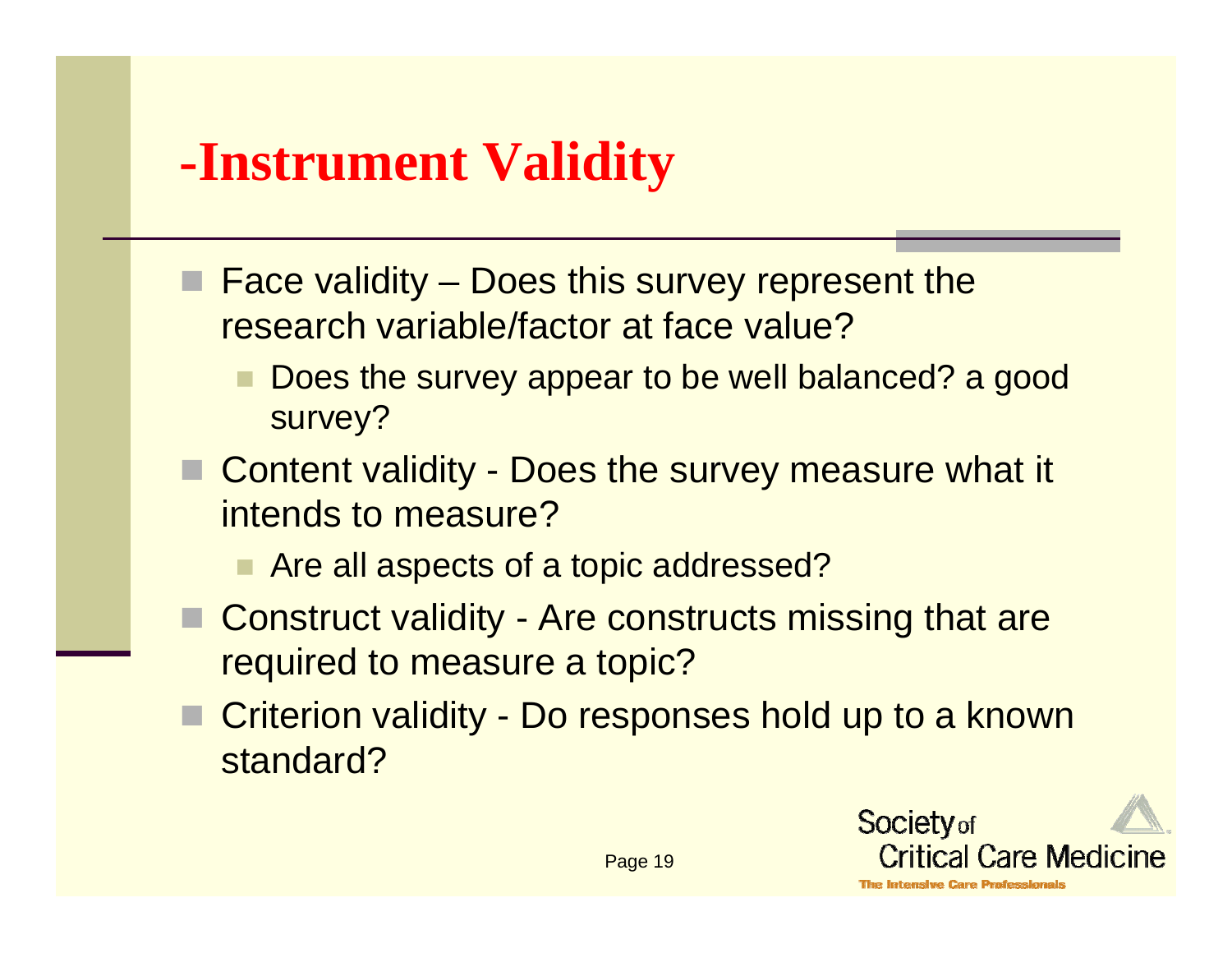#### **-Instrument Validity**

- A reliable instrument that is NOT VALID is USELESS
- Always assure content validity (at minimum) of an instrument before obtaining IRB approval to conduct research
	- Without validity, difficult to:
		- Draw conclusions about research results
		- Use your data to make practice decisions
		- Publish results of survey

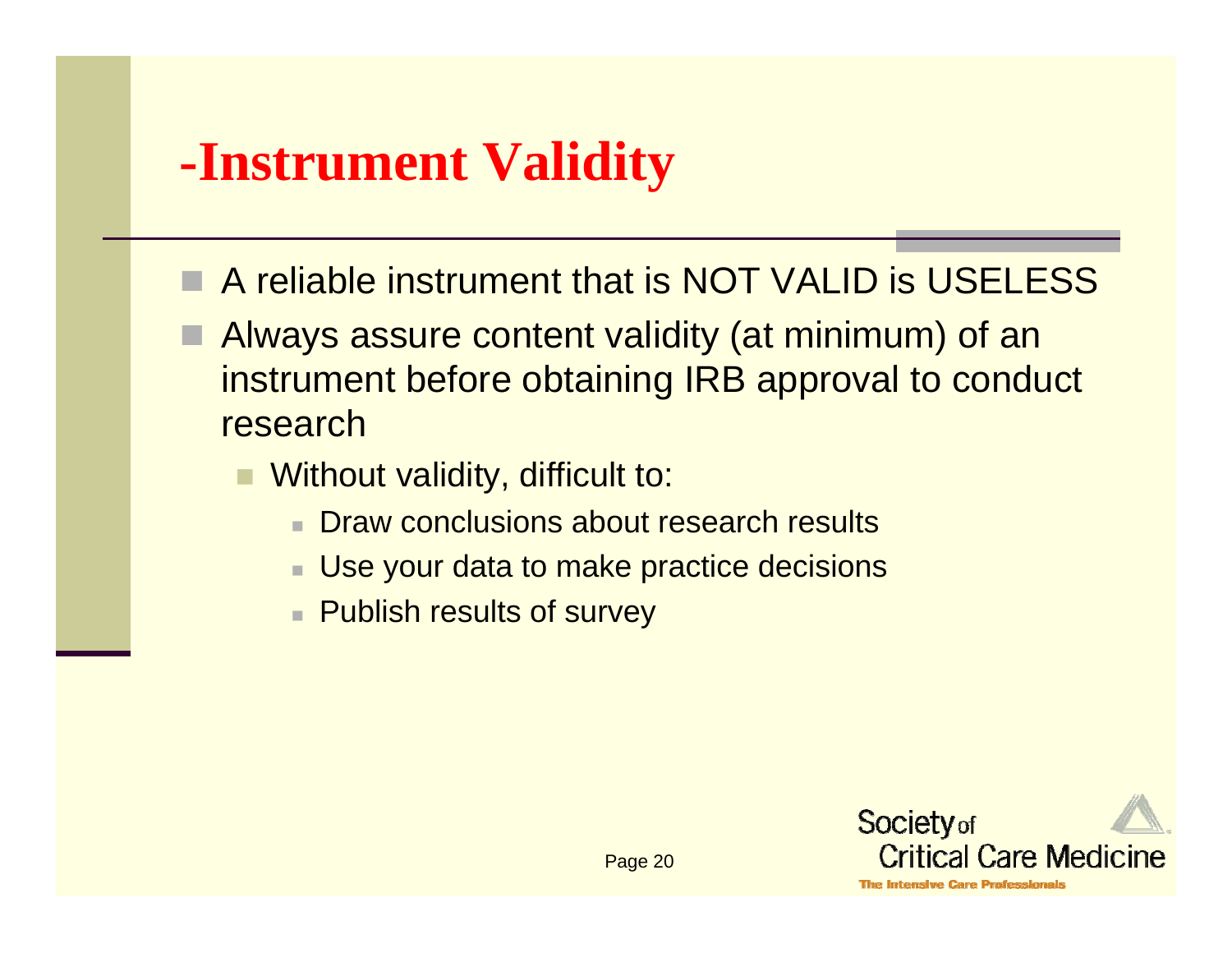#### **-Instrument Reliability**

#### **RELIABILITY**

■ Test –Retest: the instrument's ability to produce the same results with repeated testing

- Respondents provide similar answers to same questions at different time points
- Important with longitudinal survey design
- **Internal consistency: Measures of the amount of** random error in the instrument
	- Similar themes should have similar responses
	- Important with a one-themed survey design



Page 21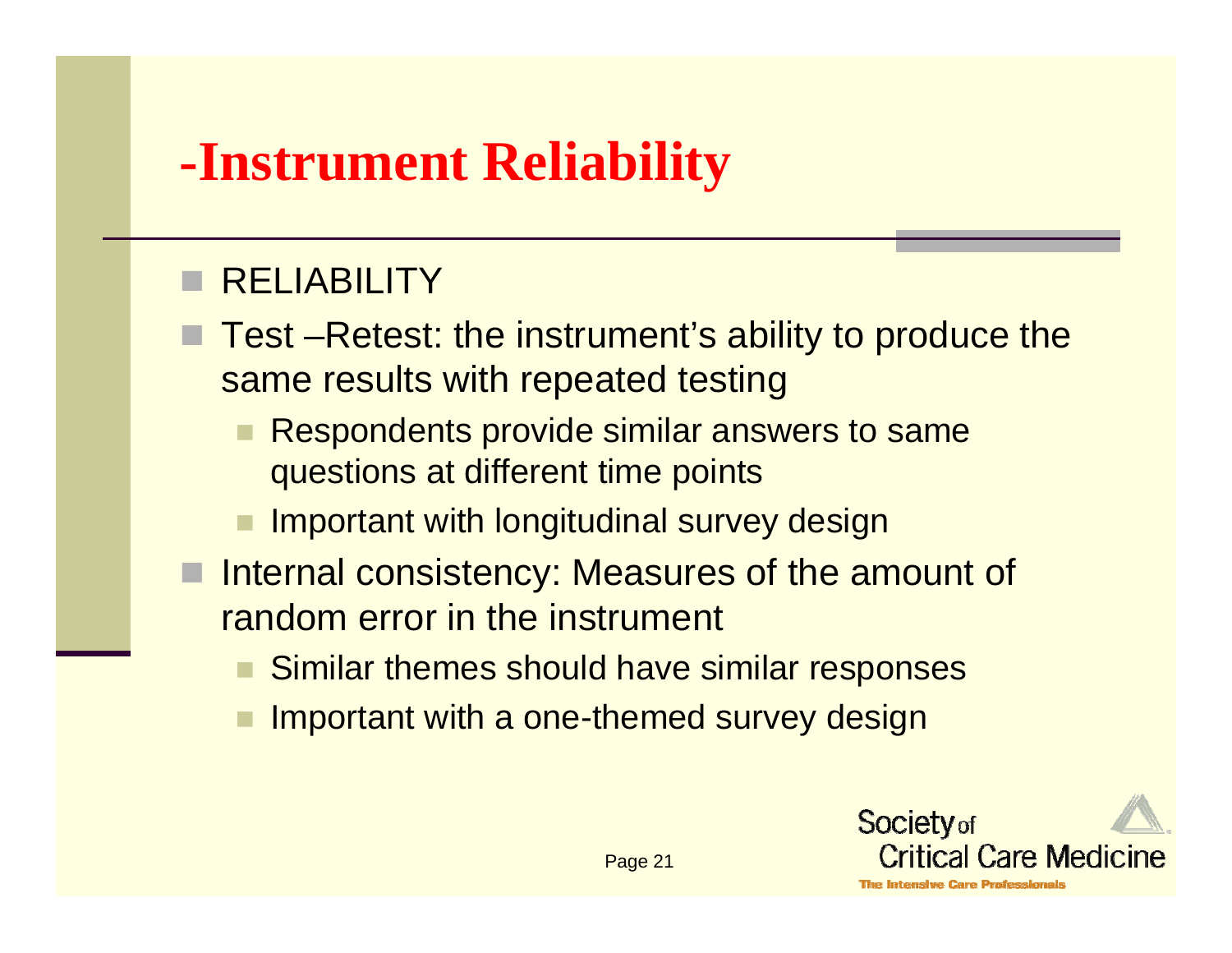#### **Administering the Survey**

- Advance notice
- **Provide due date of survey response**
- What is your plan for reminders to non-respondents?

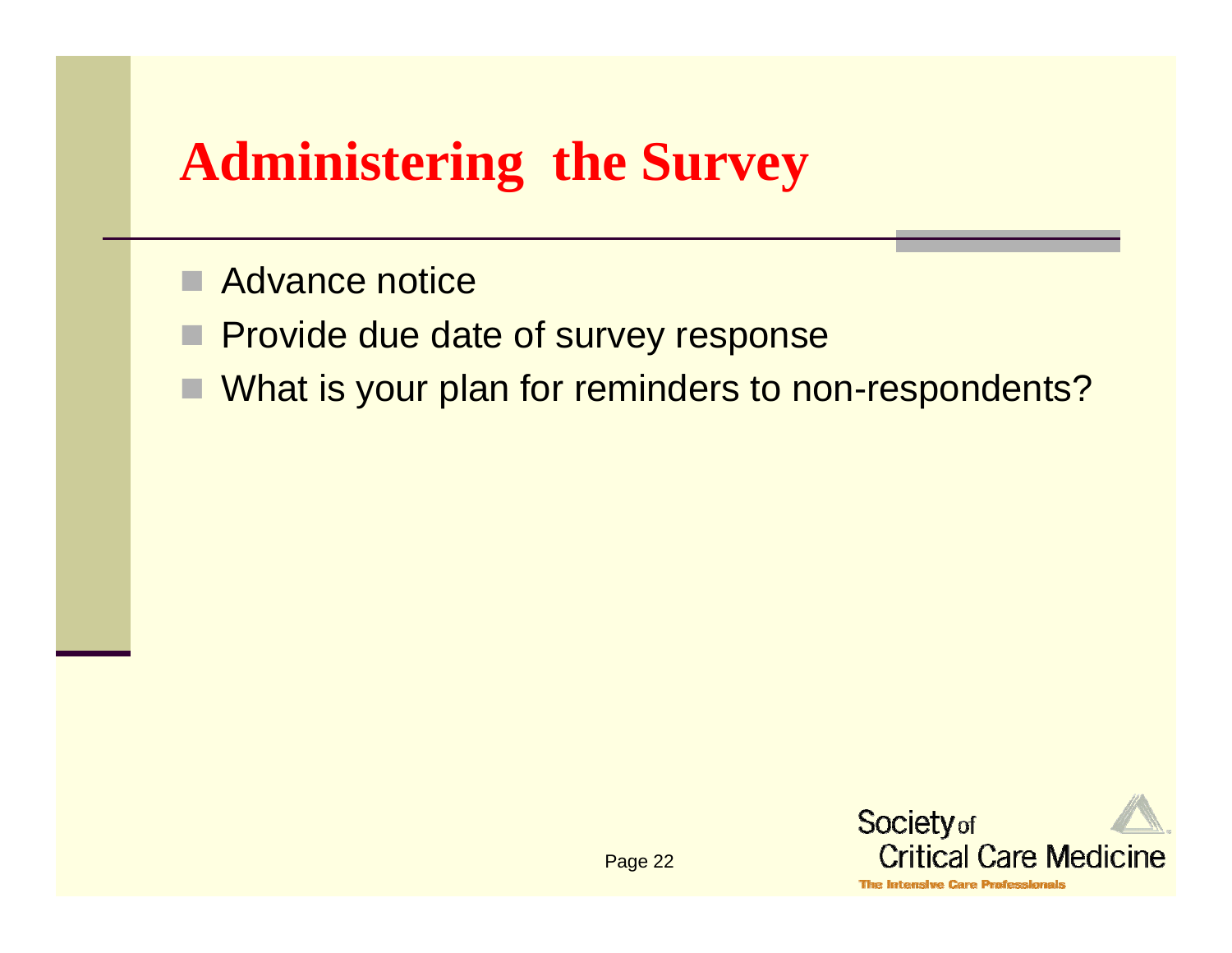#### **-Response Rates**

- Required response rate may vary with goals of the project (publications in major journal, preliminary data for grants etc)
- $\blacksquare$  The higher the response rate the more trustworthy are the results
- Reminders Each reminder increases rate by 30% of initial response
- Shorter surveys improve response rates
- Incentives may or may not improve response rates

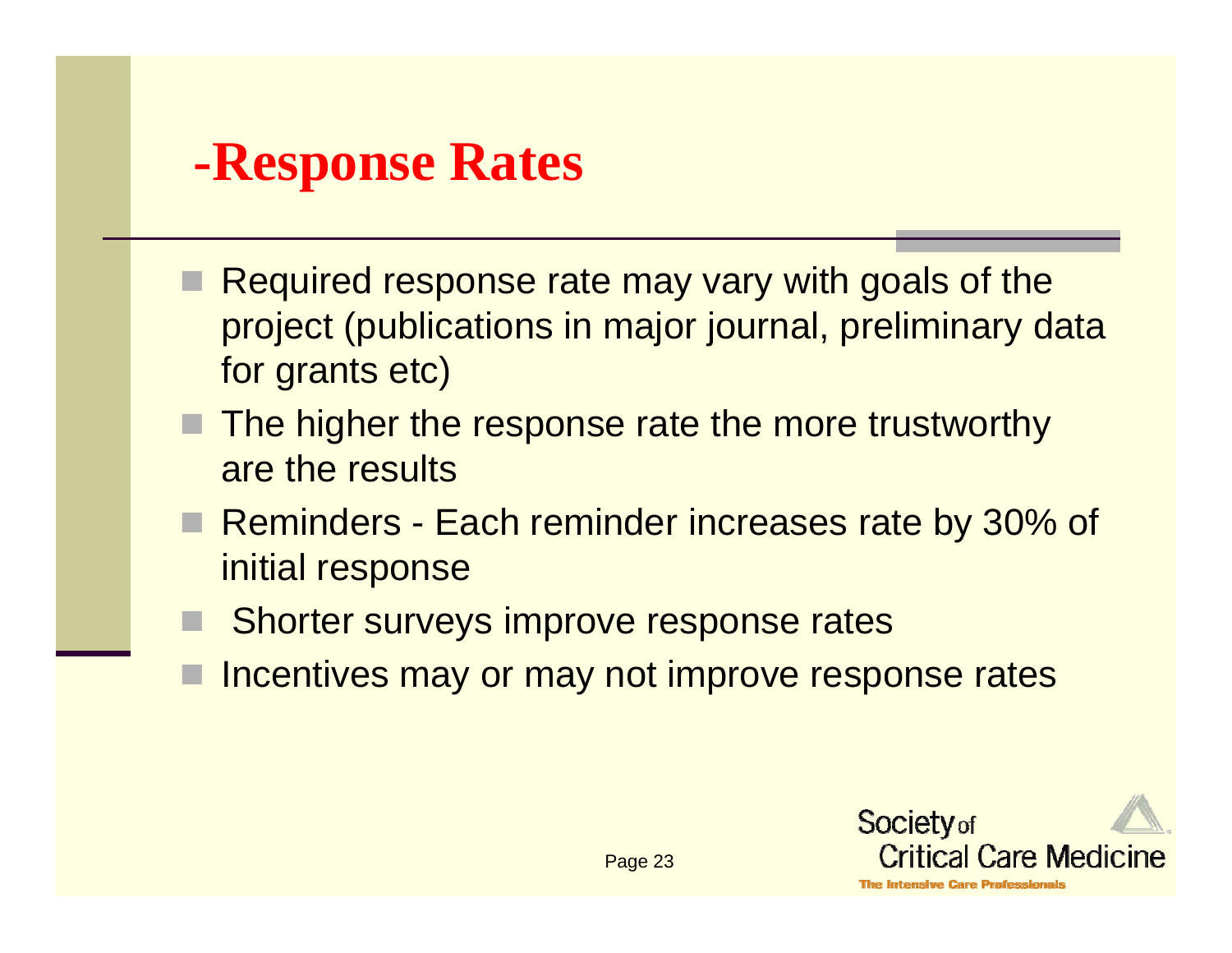#### **Reporting Survey Results**

- When reporting survey results, include the:
	- Content validity index score or other validity testing and **results**
	- Instrument reliability testing and results
	- Access to instrument (paper; electronic; both)
	- Response rate
		- Keep track of the number of subjects asked to participate!

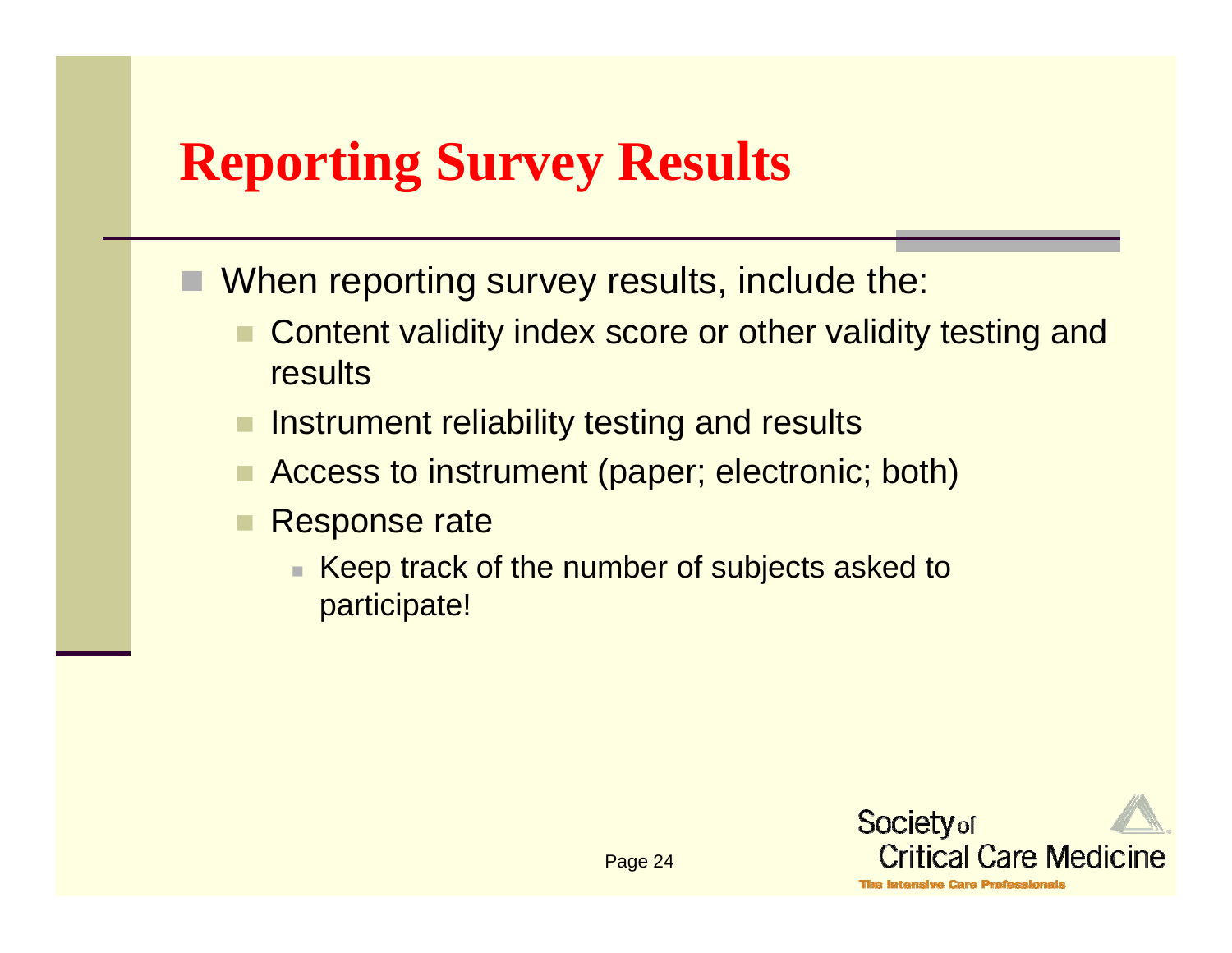#### **Reference List**

- Aday L.A. & Cornelius L.J. (2006) Designing and conducting health surveys: a comprehensive guide, 3rd ed. Jossey-Bass, San Francisco
- Burns KE, Duffett M, Kho ME, Meade MO, Adhikari NK, Sinuff T, et al. A guide for the design and conduct of self-administered surveys of clinicians. CMAJ 2008;179(3):245-252
- Czaja, Ron, Blair, Johnny (2005). Designing Surveys: A Guide to Decisions and Procedures, Second Edition.
- Dillman DA, Smyth JD, Cristian LM (2009) Internet, Mail, and Mixed Mode Surveys: The Talored Design Method.
- Dillman, DA, Christian LM (2010) Questionnaire Design Guidelines for Establishment Survey, Journal of Official Statistics, 26, 1, pp. 43-85.
- Ferketich, S. (1991). Aspects of item analysis. Research in Nursing and Health, 14, 165-168.

**Society** of **Critical Care Medicine The Intensive Care Professionals** 

Page 25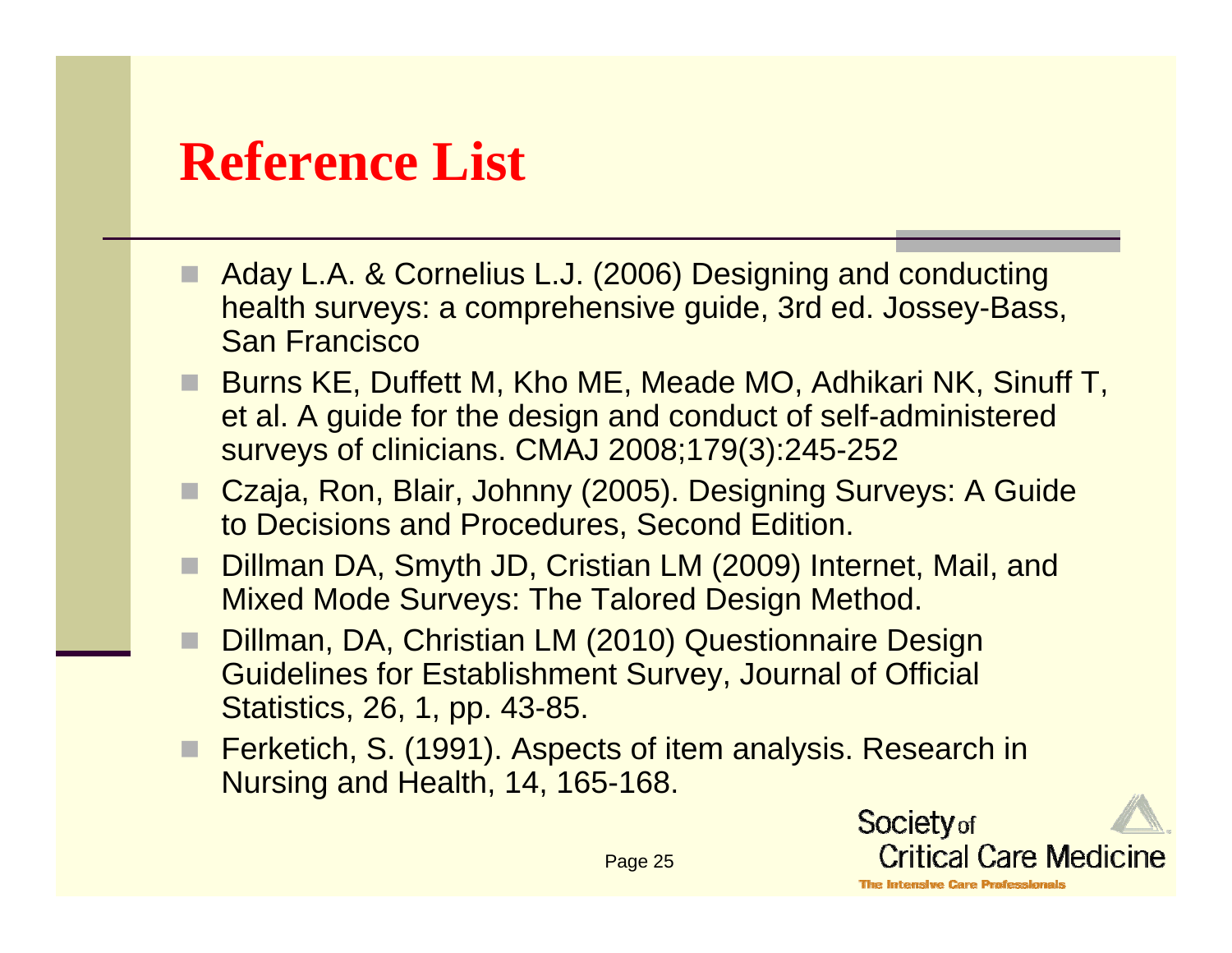#### **Reference List (continued)**

- Fink, Arlene (2009). How to Conduct Surveys: a Step-by-Step Guide, Fourth Edition. Flaskerud, J. (1988). Is the Likert scale format culturally biased? Nursing Research, 37, 185-186.
- Fleury, J. (1993). Preserving qualitative meaning in instrument development. Journal of Nursing Measurement, 1, 135-44.
- Fowler, Floyd J. Jr. (2009). Survey Research Methods, Fourth Edition.
- Havens, G. A. D. (2001). A practical approach to the process of measurement in nursing. Clinical Nurse Specialist, 15 (4), 146- 152.23
- Henry RC, Zivick JD. Principles of survey research. Fam Pract Res J 1986;5:145-57

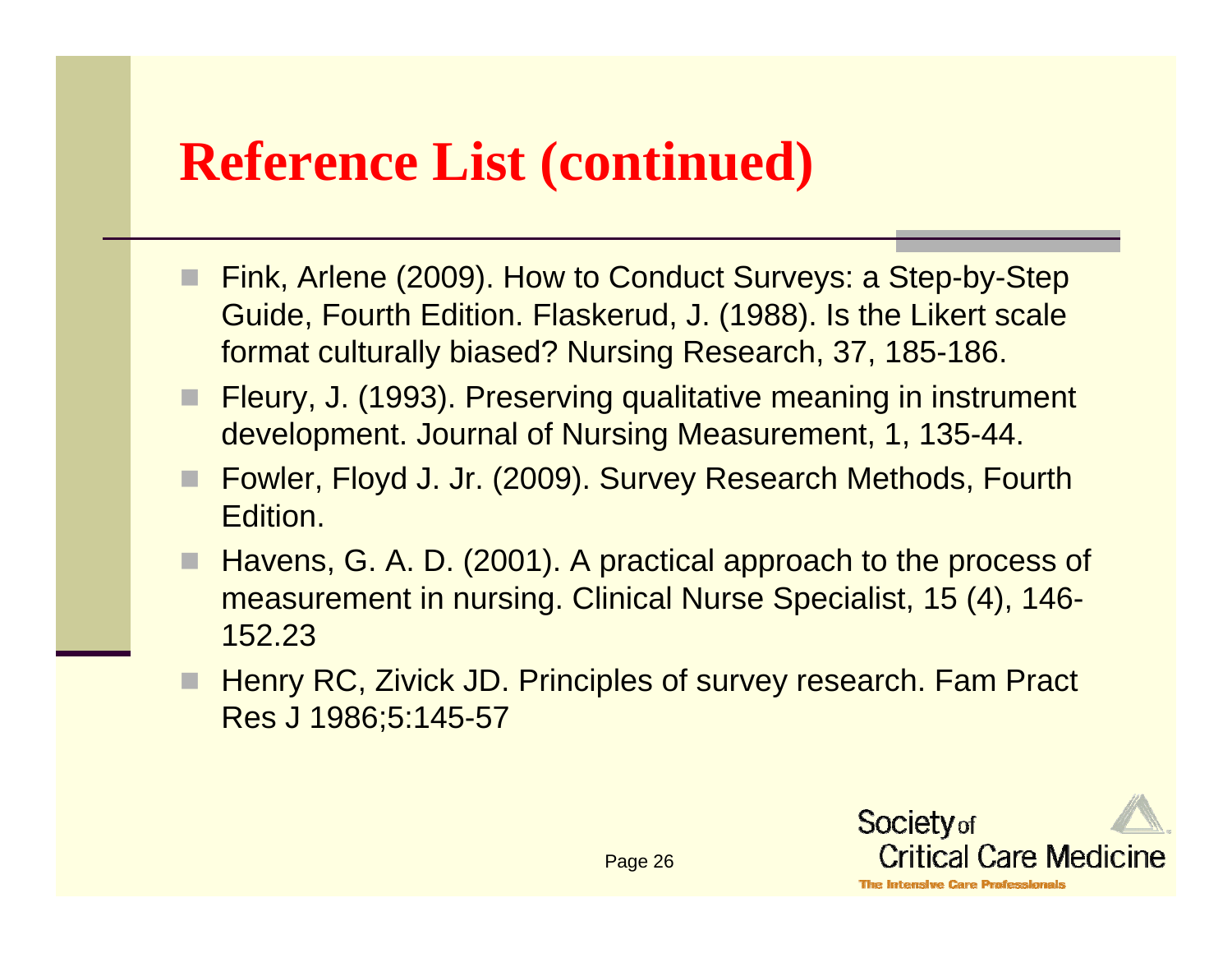#### **Reference List (continued)**

- Knafl, K., Deatrick, J., Gallo, A., Holcombe, G., Bakitas, M., Dixon, J., & Grey, M. (2007). The analysis and interpretation of cognitive interviews for instrument development. Research in Nursing and Health, 30, 224-234. Lee, Eun Sul, Forthofer, Ronald N. (2006). Analyzing Complex Survey Data, Second Edition.
- Lee, J.W., Jones, P.S., Mineyama, Y., & Zhang, X. E. (2002). Cultural differences in responses to a Likert scale. Research in Nursing and Health, 25, 295-306.
- П Lynn MR. (1986). Determination and quantification of content validity. Nursing Research 35, 382-385.
- П McColl E, Jacoby A, Thomas L, et al. Design and use of questionnaires: a review of best practice applicable to surveys of health service staff and patients. HealthTechnol Assess 2001;5.1-256